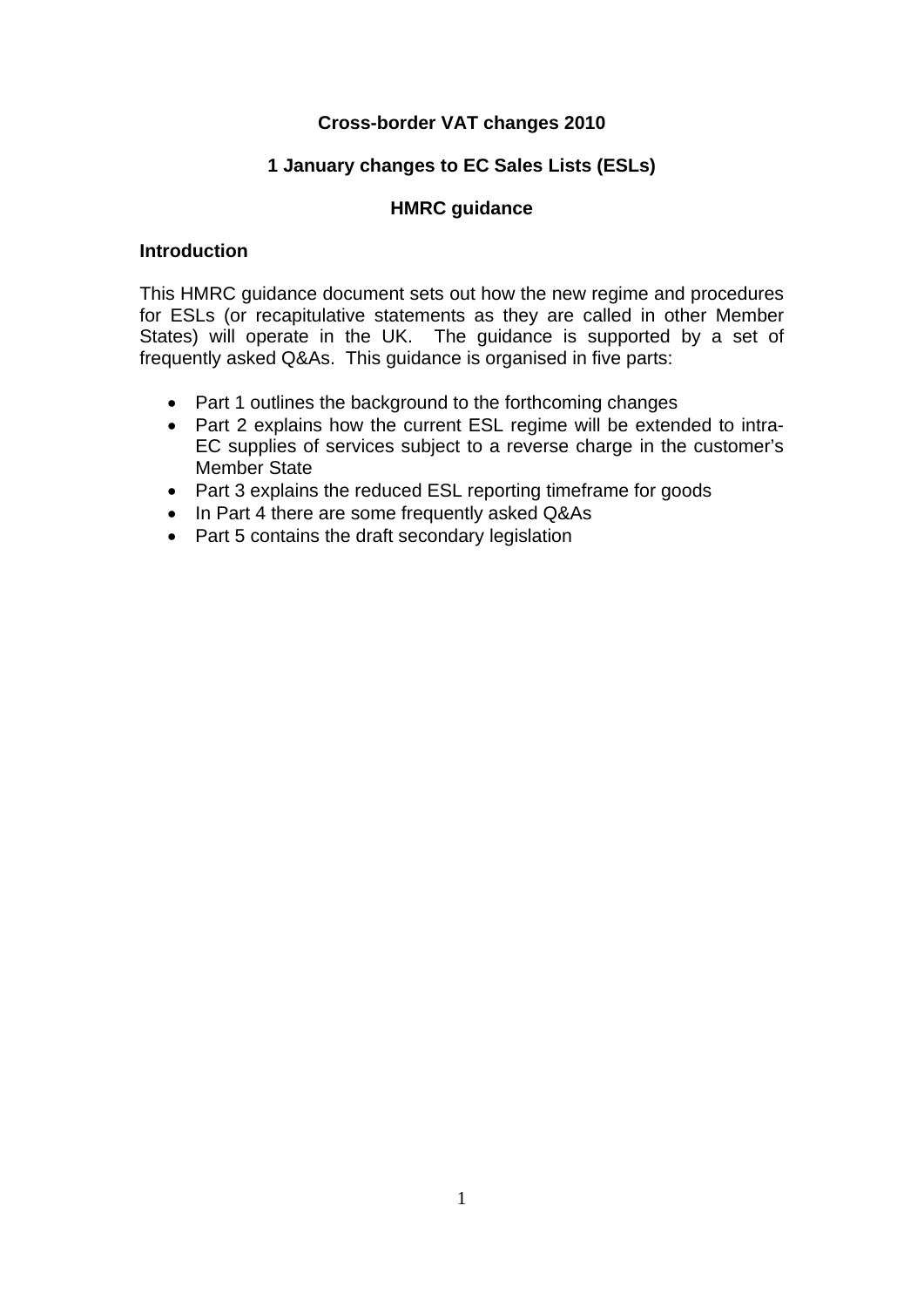# **Background**

# **VAT Package**

- 1. A package of changes to the EC VAT system was adopted by EU Finance Ministers in February 2008. The changes will modernise and simplify the current rules relating to cross-border supplies of services and to the recovery of VAT on purchases made in other EU countries. The changes will take place between 1 January 2010 and 1 January 2015. The package includes
	- Changes to the rules on the place of supply of services for Business-to-Business (B2B) and Business-to-Consumer (B2C) transactions.
	- A requirement to complete ESLs for (taxable) supplies of services (covered by Article 196 of Council Directive 2006/112/EC), on which a reverse charge applies in the customer's Member State.
	- Enhanced administrative co-operation between Member States to support these changes.
	- The introduction of an electronic VAT refund scheme.
	- The introduction of an optional One Stop Scheme for B2C supplies of telecoms, broadcasting and electronically supplied services.

This document is only concerned with the second and third bullet points*.* 

# **Anti-Tax Fraud Strategy (ATFS)**

- 2. In December 2008, as part of an EU Anti-Tax Fraud Strategy (ATFS), European Finance Ministers also adopted a Directive on the frequency of the ESL reporting periods. This is separate from the VAT Package extension of the scope of ESLs to services. From 1 January 2010, the standard reporting period for all ESLs, whether for goods, services, or both, will in principle be monthly. But in order to keep administrative burdens for businesses to a minimum, Member States have the option of allowing quarterly reporting periods for supplies of services. The UK intends to take up that option. This means that from 1 January 2010 UK businesses will have to prepare monthly ESLs for supplies of goods, where the value of those supplies exceed certain thresholds, and to prepare quarterly ESLs for supplies of services. Businesses that make intra-EC supplies of both goods and services will be able to choose whether to report all their supplies monthly, or to report just the goods monthly and their supplies of services quarterly.
- 3. In addition to the above changes to ESL reporting periods, the length of time allowed to Member States tax administrations to collect, process and exchange ESL data with the tax administrations in other Member States will be reduced to one month in total. In other words, within one month of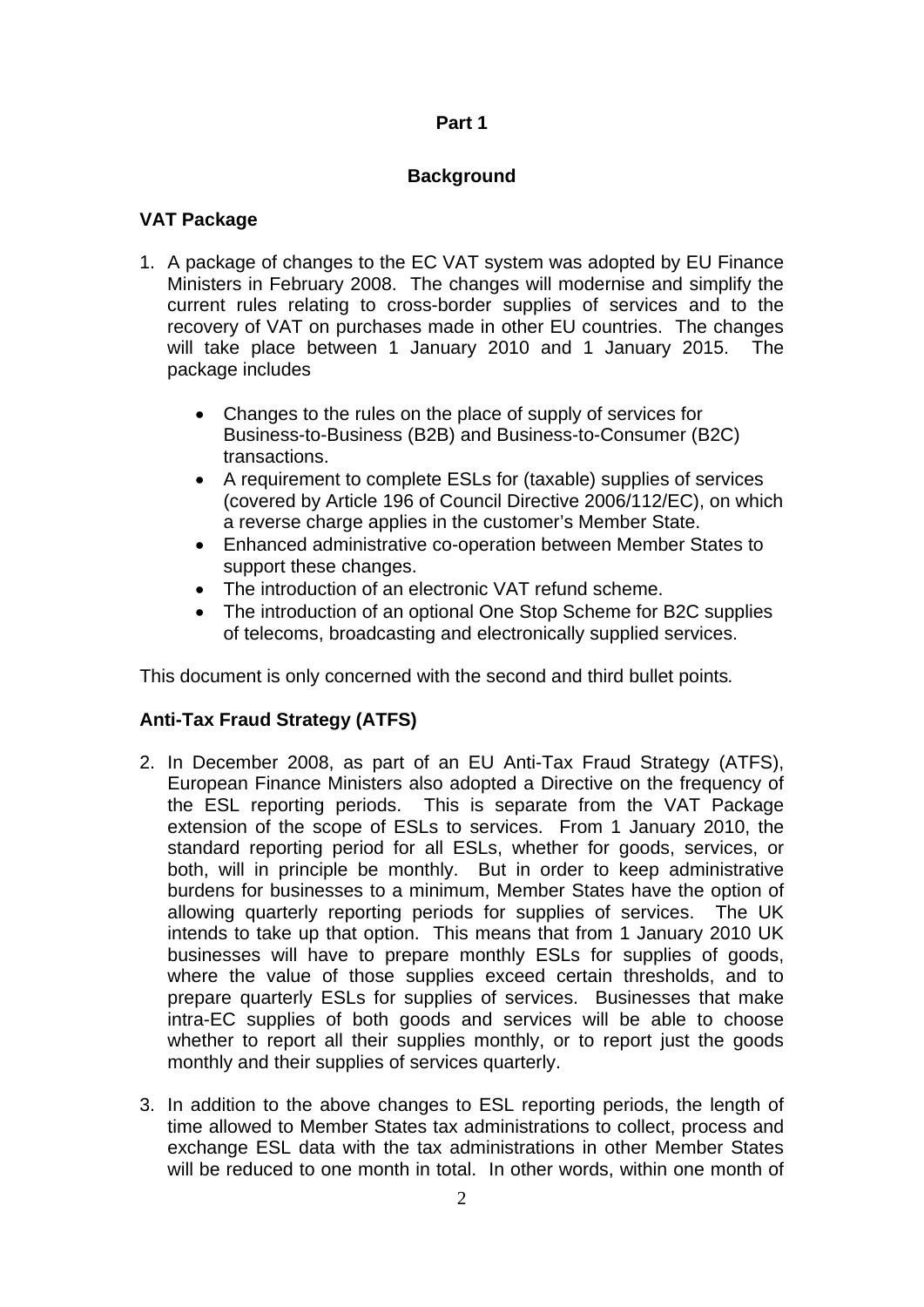the end of the monthly, or quarterly, reporting period, businesses will have to prepare and send their ESLs to HMRC, and HMRC will have to collate and process the returns and exchange the ESL data with the authorities in the other Member States. To meet these new targets HMRC proposes to allow businesses up to 14 days following the end of the reporting period to send HMRC their paper ESLs, and 21 days if they submit electronic ESLs. HMRC can only allow 14 days for paper ESLs as additional time will be required to input the data (using scanning technology) into their ESL databases. It should be noted that as at present 'Nil' ESLs are not required by HMRC.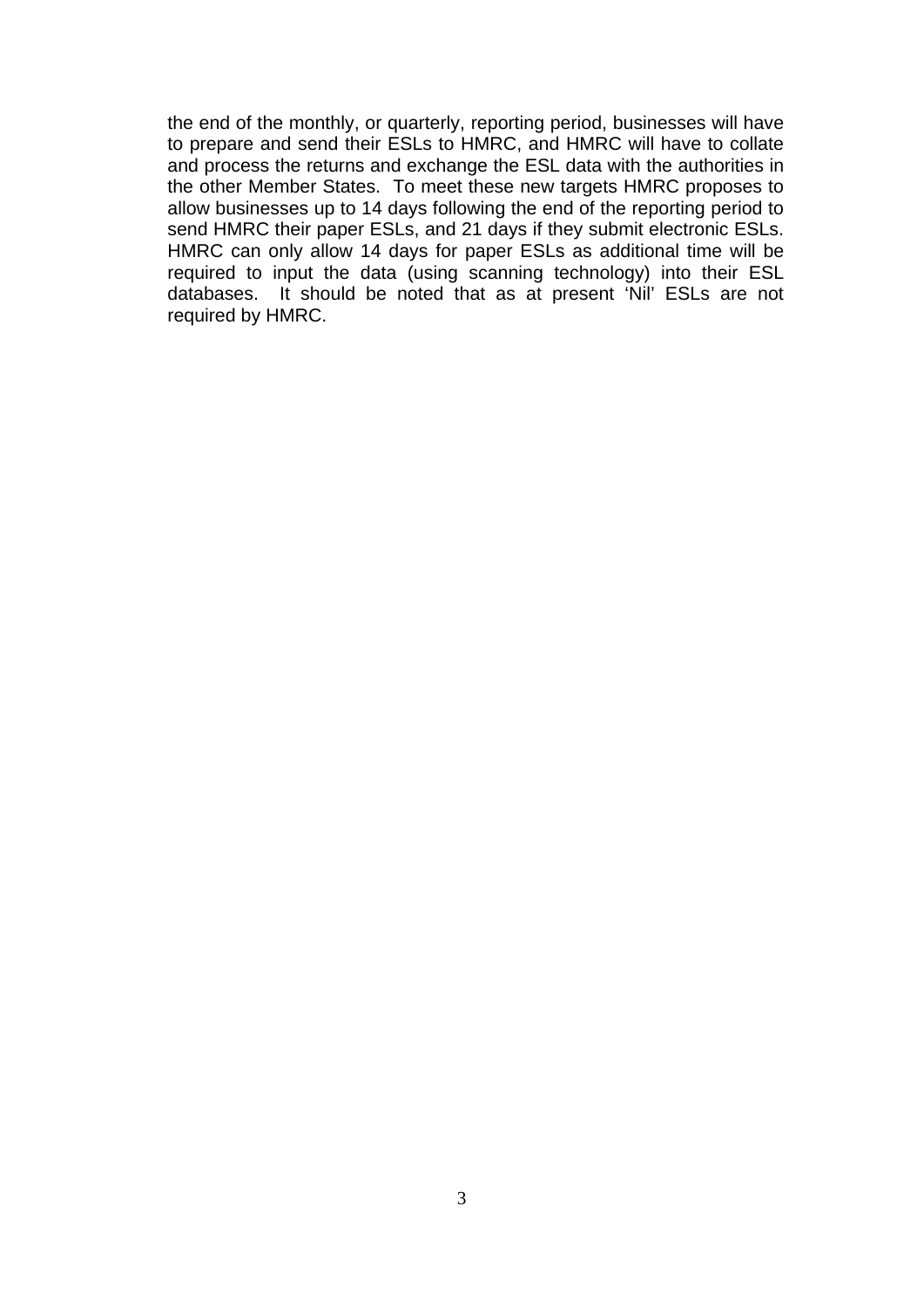# **VAT Package - Extension of ESLs to include services**

#### **When ESLs are required**

- 4. ESLs are currently only required for B2B intra-EC supplies of goods. From 1 January 2010 ESLs will also be required for intra-EC supplies of services (covered by Article 196 of Council Directive 2006/112/EC) to which a reverse charge applies in the customer's Member State.
- 5. They will not be required for:
	- Supplies which are exempt from VAT according to the rules in the customer's Member State.
	- Supplies covered by Article 194 of Council Directive 2006/112/EC.
	- B2B supplies where the recipient is not VAT registered.
	- B2C supplies.

#### **Information required on ESLs**

- 6. The ESL form that is currently used for reporting intra-EC supplies of goods (VAT 101) will also be used for services. The following information must be entered on the form:
	- Customer's country code.
	- Customer's VAT Registration Number.
	- Total value of supplies in sterling.
	- Code 3 in the Indicator Code Box if it is a supply of services. No Indicator Code is required for supplies of goods unless it is a triangular supply of goods when Code 2 must be entered.

#### **ESL reporting periods**

7. The ESL reporting period for taxable supplies of services will be a calendar quarter, although businesses may instead choose a reporting period of a calendar month.

#### **Methods of submission**

- 8. It will be possible to submit ESLs to HMRC either electronically through the 'ECSL Service', or by using the paper ESL Form VAT 101.
- 9. Electronic methods of submission are:
	- The on-line form
	- Bulk upload of data using a Comma Separated Variable (CSV) or Extensible Mark up Language (XML) file. The 'Bulk Upload' options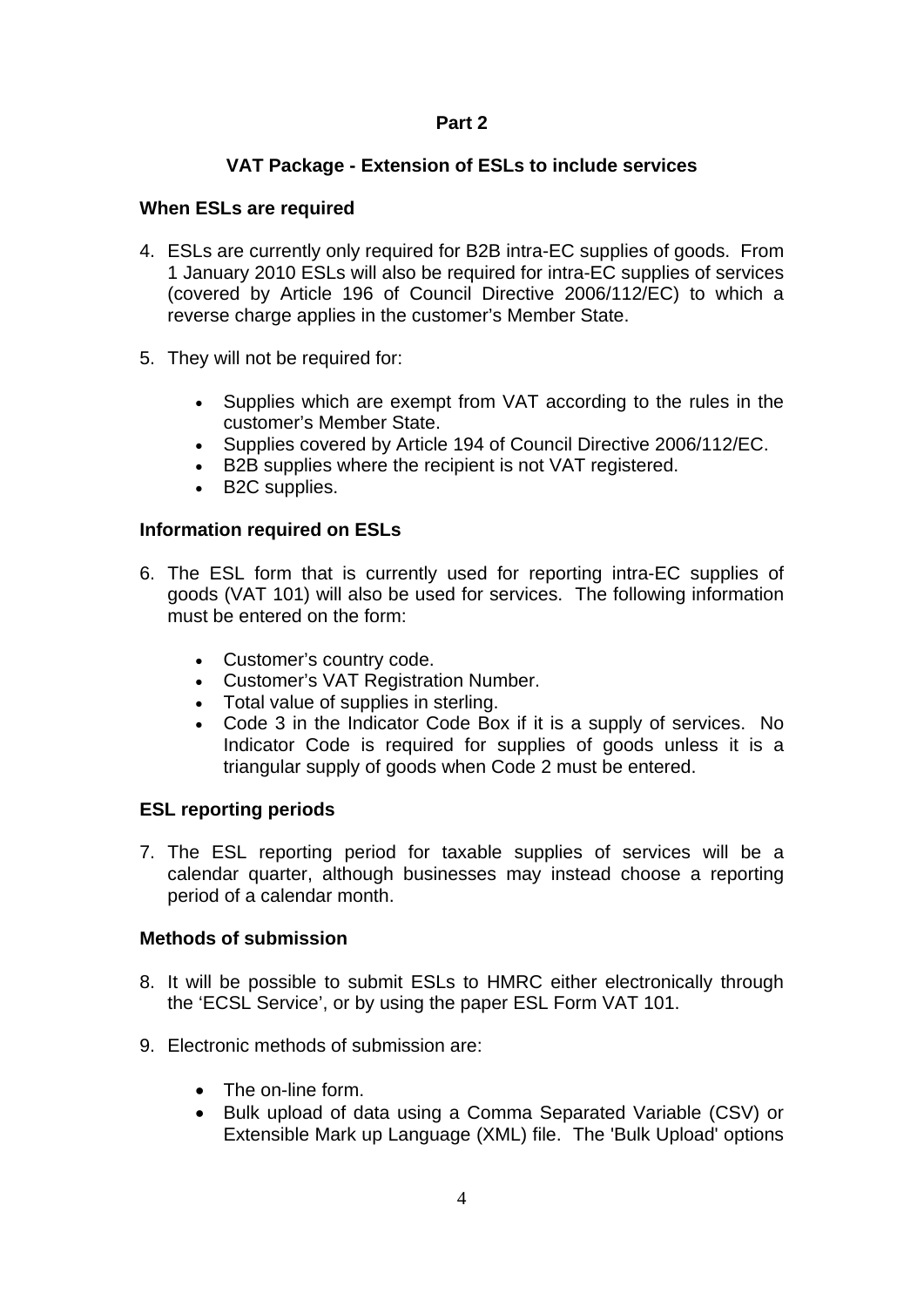will be of particular use to businesses that regularly submit in excess of 20 lines.

- XML channel.
- Using UN-EDIFACT format.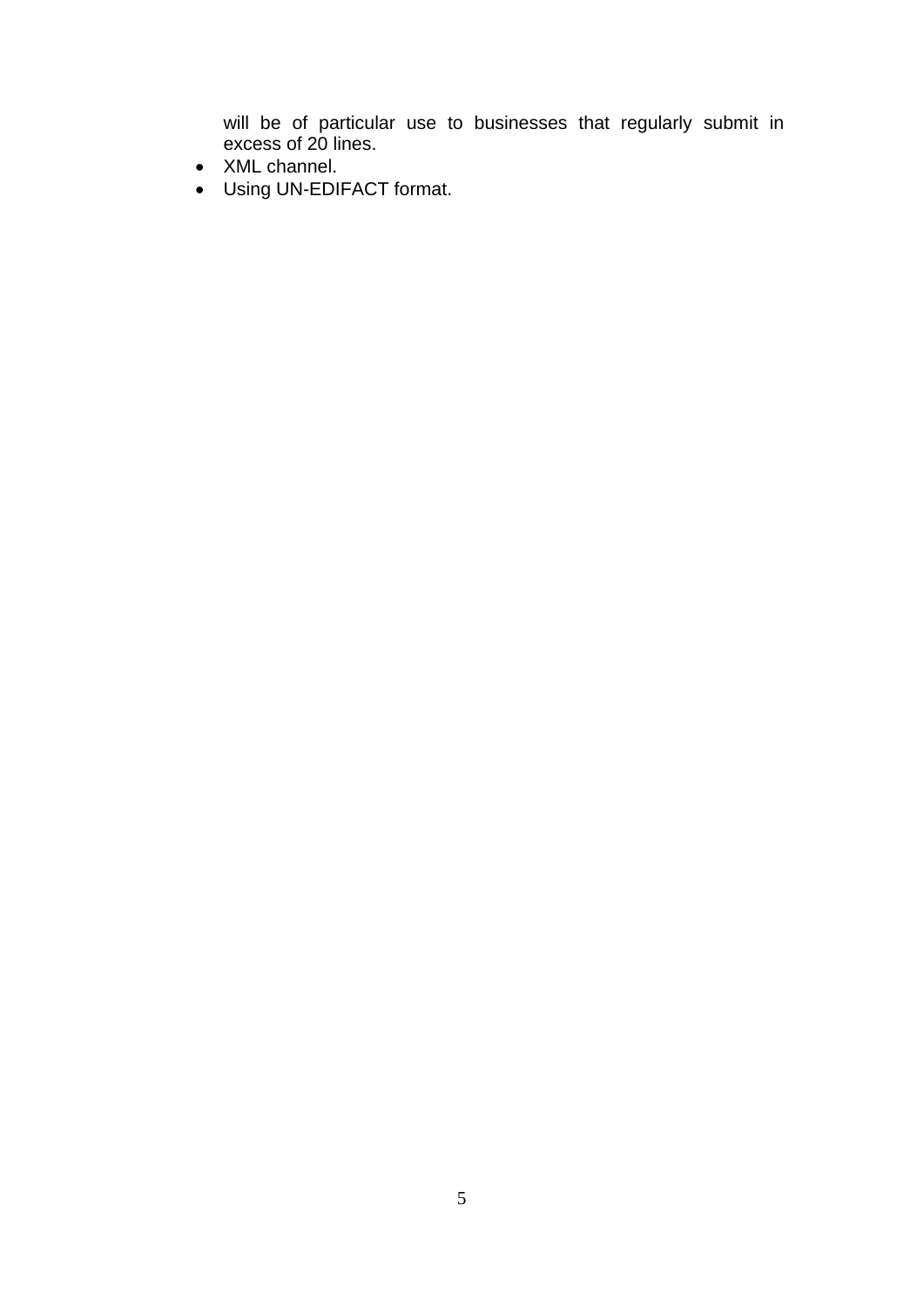## **Anti-Tax Fraud Strategy - Reduced timeframes**

## **Current reporting period for ESLs**

10. The current ESL reporting period for intra-EC supplies of goods is normally a calendar quarter.

## **New ESL reporting period for goods**

11. From 1 January 2010 the ESL reporting period for goods will be a calendar month for supplies over a specified threshold (see paragraph 12 below). Where a business makes supplies of goods below the specified threshold, they may use a reporting period of a calendar quarter.

## **Thresholds for quarterly reporting periods for goods**

- 12. During the period 1 January 2010 to 31 December 2011 quarterly ESLs can still be submitted:
	- If the total quarterly value of supplies of intra-EC goods, (excluding VAT), does not exceed £70,000 in the current quarter, or any of the previous four quarters.
- 13. And from 1 January 2012 onwards:
	- If the total quarterly value of supplies of intra-EC goods, (excluding VAT), does not exceed £35,000 in the current quarter, or any of the previous four quarters.
- 14. However, the option to submit quarterly ESLs for goods will cease at the end of any month during which the total value, excluding VAT, of the taxable supplies of intra-EC goods exceeds the relevant quarterly thresholds ie £70,000 or £35,000.
- 15. Businesses will be required to submit monthly ESLs from the first day of the month following the month in which they exceed the threshold. For example:
	- Where a business submitting quarterly ESLs exceeds the quarterly threshold during the month of February, they will be required to submit a final 'quarterly' ESL covering just two months (January and February) and commence submitting monthly ESLs from 1 March.
- 16. Businesses should notify HMRC as soon as the total quarterly value of supplies of intra-EC goods exceeds the relevant threshold figure. Arrangements will then be made to change to 'monthly' the businesses recorded declaration period.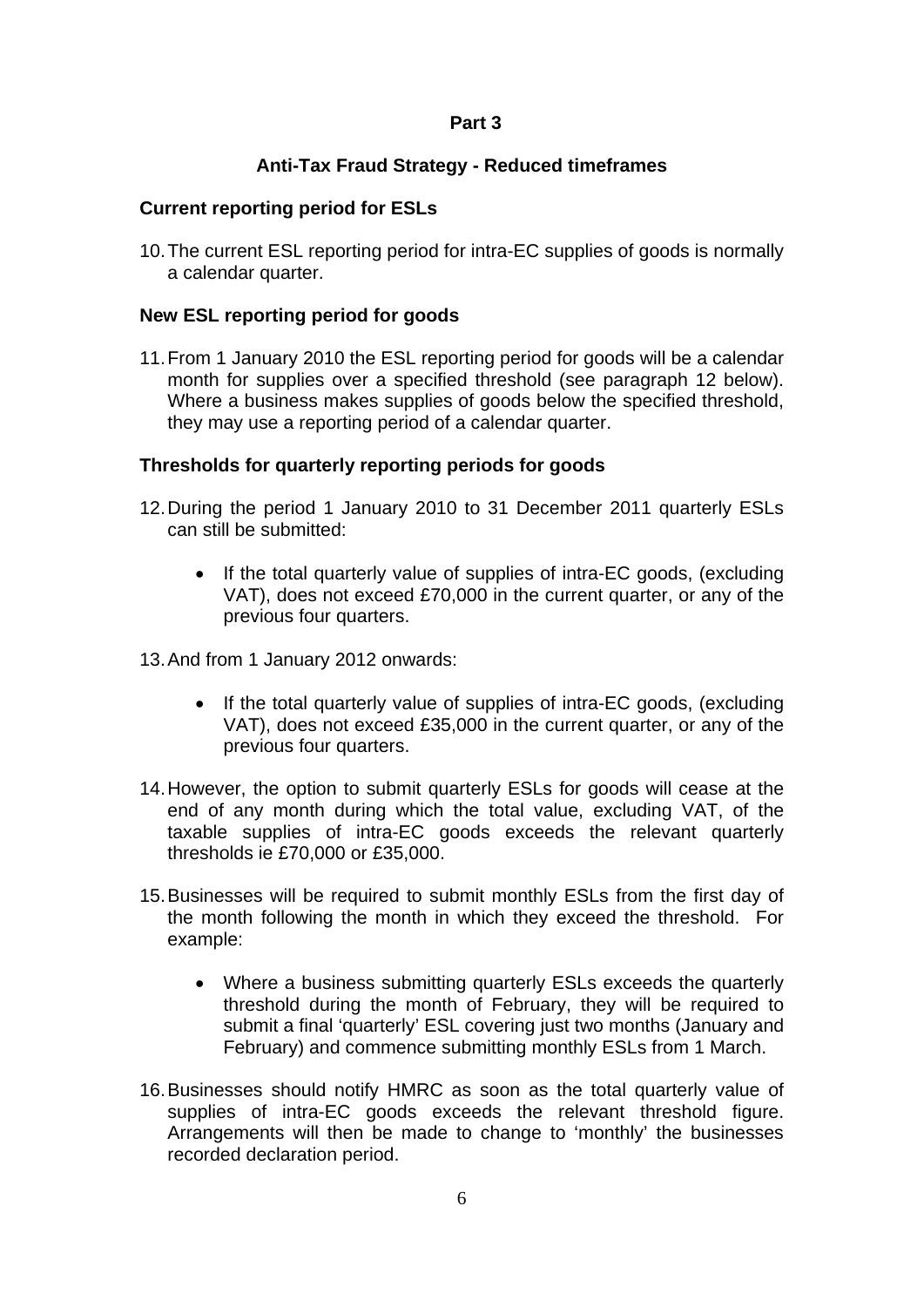### **Current timeframe for submitting ESLs to HMRC**

17. Businesses currently have 42 days from the end of the reporting period to submit their ESLs to HMRC.

#### **New timeframes for submitting ESLs to HMRC**

- 18. With effect from 1 January 2010 the new timeframes for submitting ESLs to HMRC will be:
	- for paper ESLs, 14 days from the end of the reporting period
	- for electronic submissions, 21 days from the end of the reporting period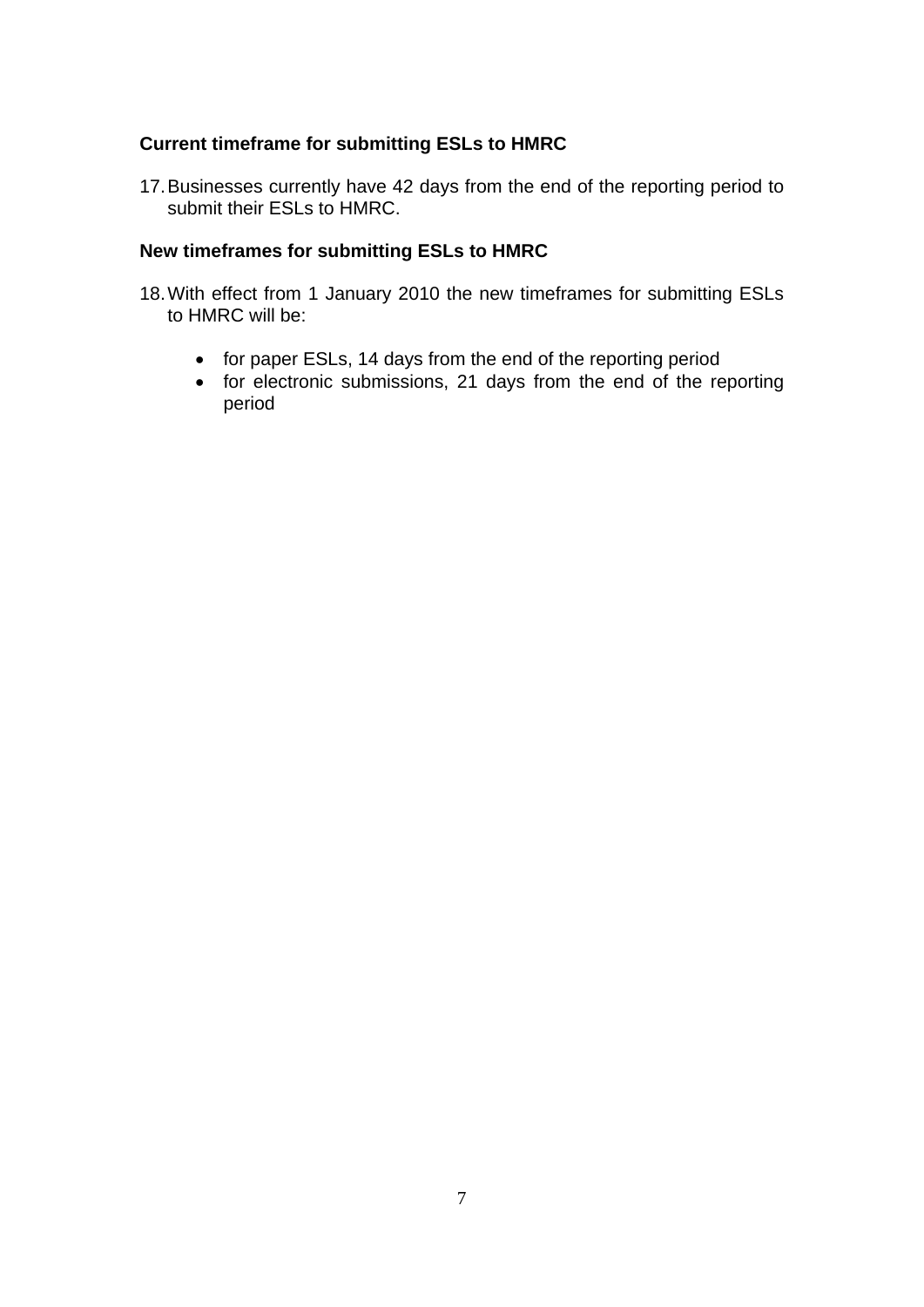#### **Questions & Answers**

#### **ESLs**

#### **1. What is an ESL?**

An ESL (EC Sales List) is a declaration that lists supplies of goods and/or services made by a UK VAT registered trader to a VAT registered customer in another EU Member State. These declarations are called 'Recapitulative Statements' in EC VAT legislation.

## **2. Why do I need to submit an ESL?**

Within the EU Single Market there are no frontiers, or borders, between different Member States, even though they are separate fiscal territories. Prior to 1993 goods had to be declared as they moved from one Member State to another. ESLs provide the tax authorities in the different Member States with a post-event declaration, or notification, to alert them to the cross-border supply of goods and services from 1 January 2010. These declarations enable the tax authorities to monitor taxpayer compliance and to fight VAT fraud.

### **3. After 1 January 2010 I expect to be making intra-EC supplies of services (covered by Article 196 of Council Directive 2006/112/EC), that are taxable in my customer's Member State. What should I do?**

You must notify HMRC about such supplies by completing and submitting to HMRC an ESL form (VAT 101) in accordance with the requirements set out in this guidance. To obtain a VAT 101 form, businesses should contact the HMRC National Advice Service on 0845 010 9000.

## **4. What methods can I use to submit an ESL to HMRC?**

ESLs can be submitted to HMRC either electronically through the 'ECSL Service' (via the 'Online Services' option at [www.hmrc.gov.uk](http://www.hmrc.gov.uk/) ), or by using a paper ESL Form VAT 101.

## **5. Can I use an agent to send in my ESL?**

You may use an agent to act on your behalf, but remember the legal responsibility for the accurate and timely completion and submission of an ESL remains with you.

## **6. How long will I have to submit an ESL?**

From 1 January 2010, the deadlines for submitting an ESL to HMRC will be:

• for paper ESLs, within 14 days of the end of the reporting period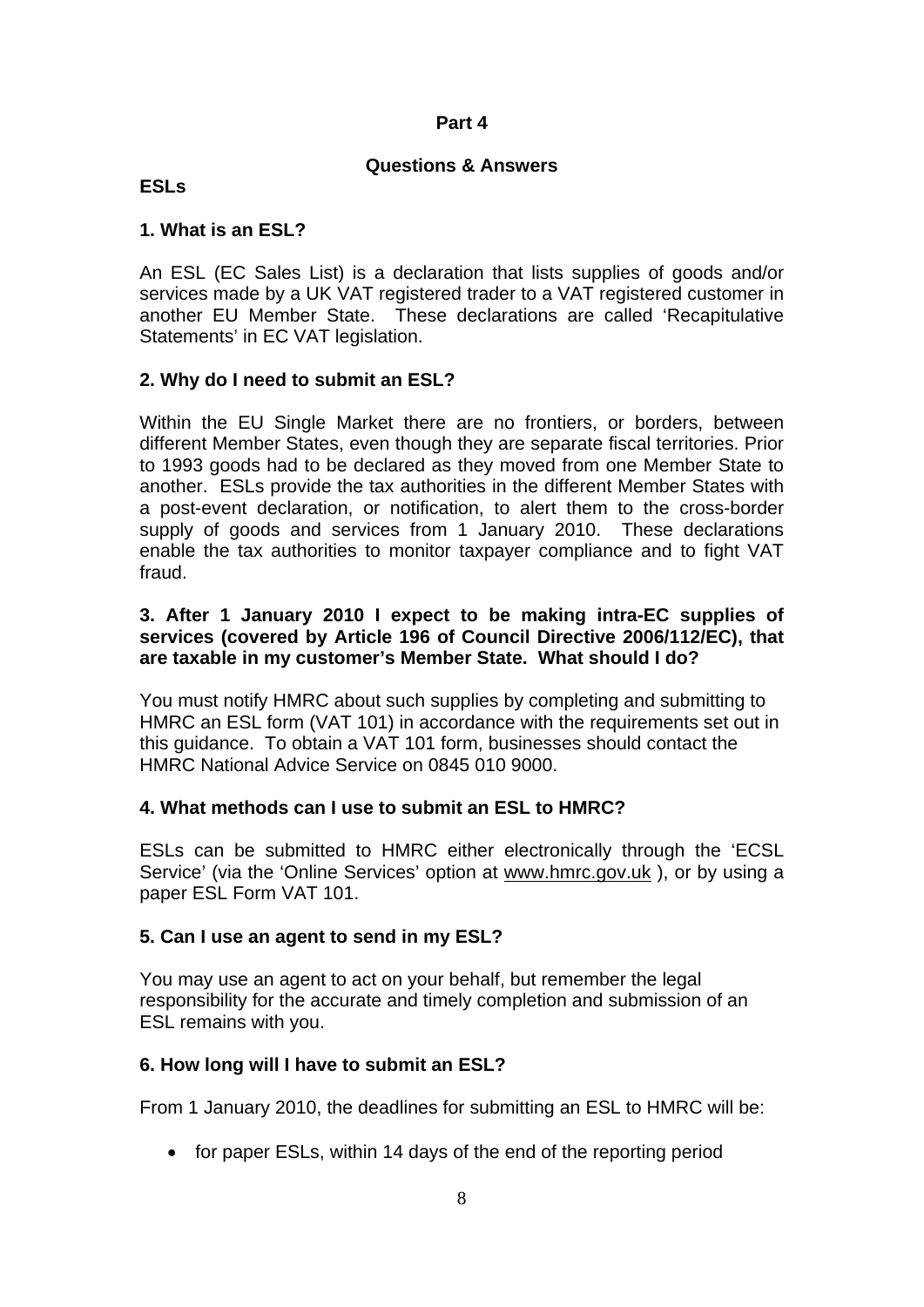• for electronic (on-line) ESLs, within 21 days of the end of the reporting period.

## **7. Is there going to be a new ESL form for services?**

No. We will be using the existing form VAT 101. On the appropriate line on the ESL declaration you should enter a Code 3 in the Indicator Box to identify the supply of services.

## **8. Will there be any changes to the VAT 101?**

There will be no significant changes to the form but it will be necessary to introduce some minor changes.

For all paper forms issued after 1 January 2010 there will be two sets of from and to dates, one for goods and one for services. This is necessary for those businesses that supply both goods and services and are required to submit monthly declarations for goods.

The box on the form currently named 'Calendar Quarter' will be changed, to allow for monthly submissions.

For ESLs covering a period from 1 January 2010 onwards, this box will be renamed Period Reference and will consist of a four digit reference ie MM/YY instead of the existing YY/Q format.

If you submit your ESLs quarterly it will show the last month of the calendar quarter ie 03/10, 06/10, 09/10 and 12/10.

## **9. Can I submit my EC Sales List for goods and services covering nonstandard accounting periods?**

No, the changes to the EU legislation require ESLs to be submitted for strict calendar months/quarters and as a result the existing facility for the submission of ESLs, using non-standard accounting periods will be withdrawn. The new provisions are required to take effect from 1 January 2010.

HMRC will take a pragmatic approach in recognising both the impact on businesses that currently use this facility and the short timeframe imposed on 'new' businesses. Any businesses experiencing difficulty with implementing this change should speak to HMRC.

## **10. I supply goods to other Member States to the value of £200,000 per annum; can I still submit quarterly ESLs?**

Not necessarily. This will depend on the value of your supplies of goods in any particular quarter; see paragraphs 12 to 15 of this guidance note for details of the thresholds for quarterly reporting of goods.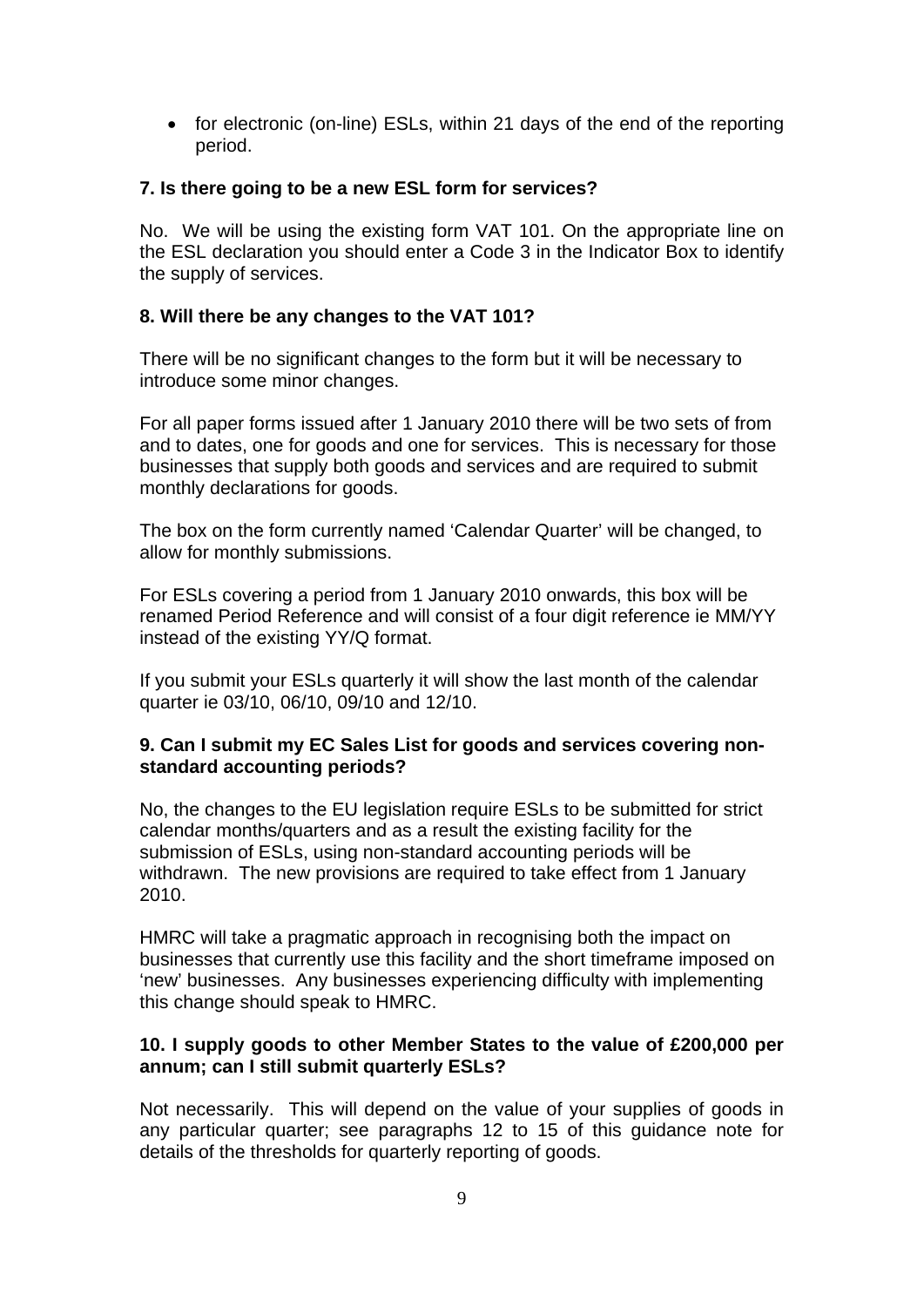### **11. How will HMRC determine if I am required to submit monthly ESLs for goods, with effect from 1 January 2010?**

The EU legislation states that Member States may allow taxable persons to submit quarterly ESLs, providing the total quarterly amount (excluding VAT) of the supplies of goods does not exceed the threshold, in the current or any of the previous four quarters.

In line with this, we will be checking which businesses have exceeded the quarterly threshold (£70,000), by reference to the ESLs submitted for each of the calendar quarters in 2009. Businesses that have exceeded the threshold in any one of these quarters will be advised of their requirement to submit monthly lists from 1 January 2010.

A similar exercise will be carried out in 2011, in readiness for the threshold being reduced to £35,000 on 1 January 2012.

## **12. I haven't made any supplies this month (quarter) do I still have to submit an ESL?**

No. It is not necessary to submit 'nil' returns.

## **13. When can I move back to quarterly ESLs for goods?**

As soon as the value of goods (excluding VAT) in the current quarter and the previous four quarters falls below the specified thresholds (see paragraphs 12 to 15 of this guidance note).

## **14. I only supply services, when do I have to submit an ESL?**

ESLs for services are required on a calendar quarterly basis. However businesses may opt to submit them monthly.

## **15. I supply both goods and services. Can I put them all on the same ESL?**

Yes. However you must use Indicator Code 3 to separate supplies of services from supplies of goods for each of your customers.

## **16. What is the frequency for submitting ESLs if I supply goods and services?**

If a business supplies both goods and services and they are **above** the quarterly reporting threshold for goods, they are obliged to submit monthly ESL reports for goods. Businesses may either:

 report only goods in month 1, report only goods in month 2 and report goods in month 3 AND services for the whole quarter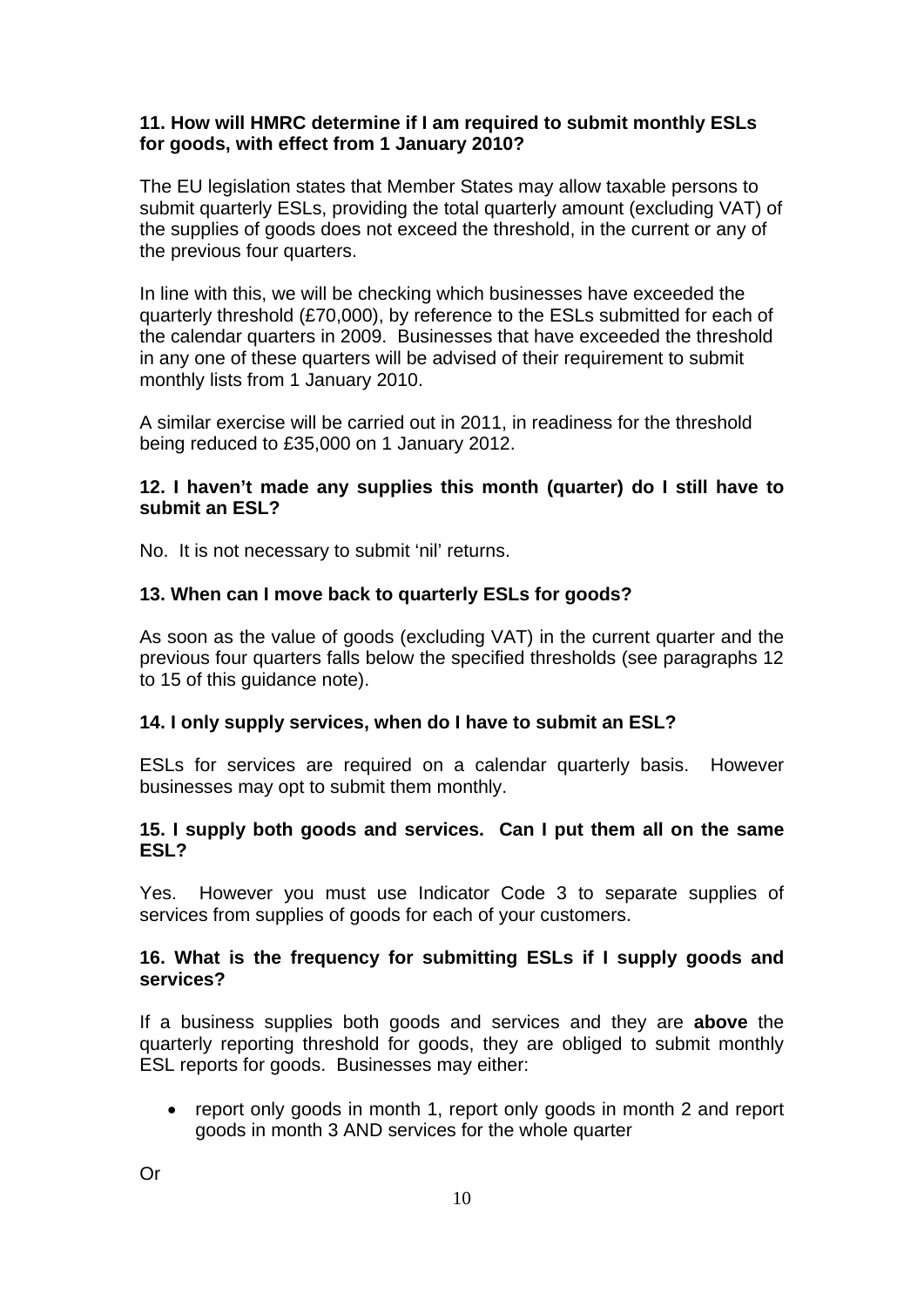report both goods AND services in each month.

If a business supplies both goods and services and they are **below** the quarterly reporting threshold for goods, all the supplies may be reported to HMRC on a quarterly basis.

#### **17. Is it possible and acceptable for a business to submit both an electronic and a paper ESL declaration for the same reporting period?**

Although HMRC would prefer a business to submit their ESL by the same method each period, HMRC systems can and will accept a mixture of electronic and paper ESLs, provided the different submission deadlines are respected.

## **18. How will UK suppliers know if their customer is in business?**

In most cases business customers in other Member States will be able to supply a valid VAT number issued by their tax authorities. This, together with reasonable checks, will normally be sufficient evidence of business status.

## **19. If I want to check the validity of my customer's VAT registration number how do I do it?**

The Europa website provides an electronic registration number checking facility of all Member States' VAT registration numbers. The online system now allows any business that quotes its own VRN to obtain a receipt of the date and time it checked the customer's VRN.

The HMRC National Advice Service (NAS) (contact number 0845 010 9000) can validate VAT numbers and verify that names and address belong to that number.

There is no current facility for "bulk checking" the validity of VRNs. This issue has been raised with the European Commission.

Provided it is clear that a business has taken all reasonable and appropriate steps to ensure that its customer is VAT registered and that the VRN is valid, HMRC will not seek to impose a penalty if subsequently this does not prove to be the case.

We recommend that you consider regularly checking your EC customer's VAT registration number to ensure that the details are still valid and the number has not been deregistered.

## [http://ec.europa.eu/taxation\\_customs/vies/vieshome.do?selectedLanguage=E](http://ec.europa.eu/taxation_customs/vies/vieshome.do?selectedLanguage=EN) [N](http://ec.europa.eu/taxation_customs/vies/vieshome.do?selectedLanguage=EN)

**20. In respect of supplies of services, how do I determine the liability of the supply in the customer's Member State?**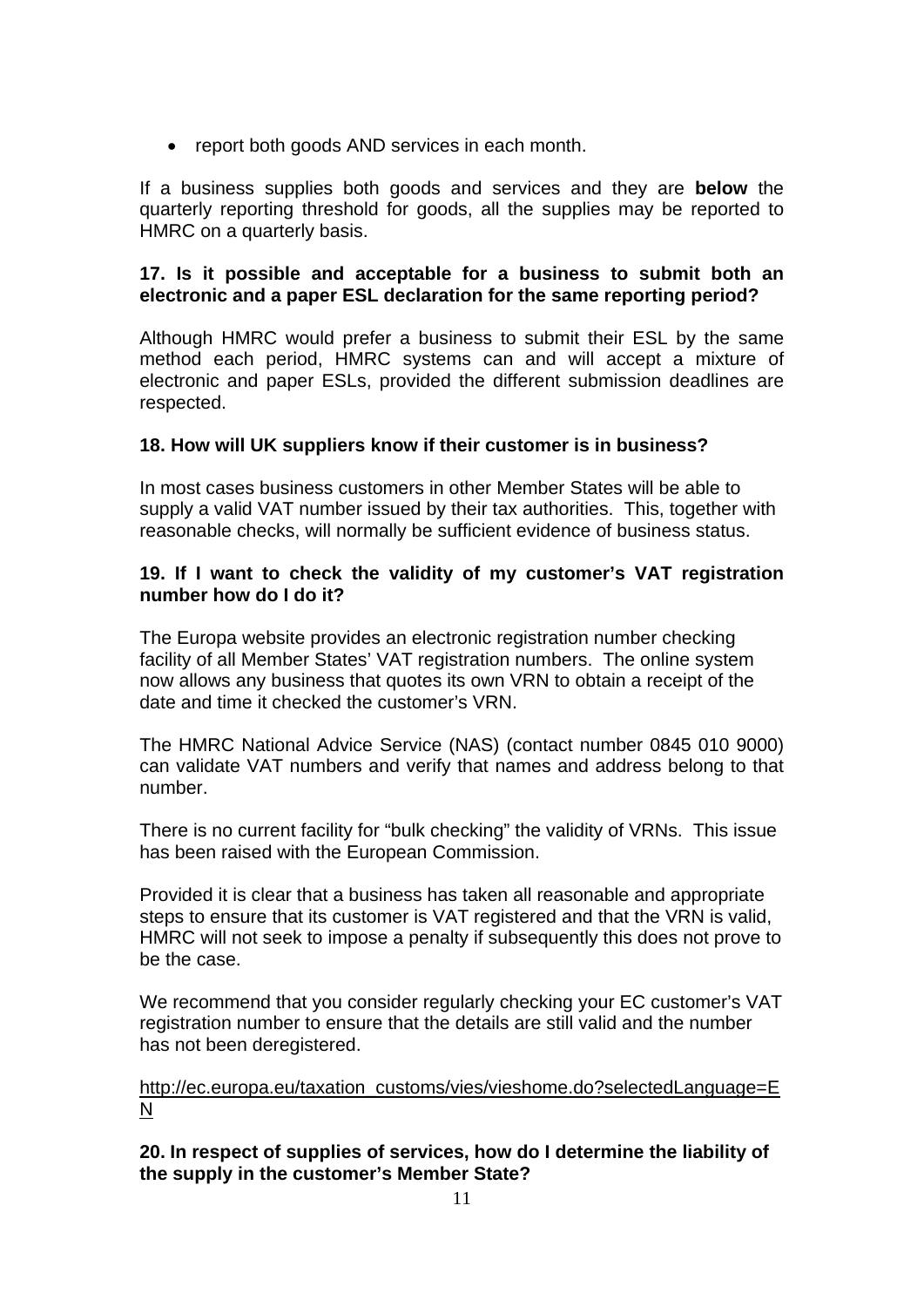The law requires that businesses report supplies that are taxable in the customer's Member State and the onus is on businesses to comply with the law. If reasonable attempts, which may include discussing with the customer, or the customer's tax authority, have failed to ascertain what the VAT treatment is in the other Member State(s), businesses may wish to assume that the UK VAT treatment will apply to those supplies, on the basis that this should be consistent with the EC VAT Directive and therefore with the law in other Member States.

If subsequently it becomes clear that a supply categorised and reported as taxable is in fact exempt, or vice versa, the business must submit an ESL Correction declaration at the period end.

Once the business has knowledge that a VAT treatment of a supply in a Member State is different to that in the UK, it should adopt this treatment in their reporting of such supplies to that jurisdiction in the future.

For a transitional period until the conclusion of negotiations on the Financial Services Review, HMRC will not penalise businesses where there is genuine uncertainty about the taxable status of a financial services or insurance sector supply.

## **21. Does a UK business need to consider whether their customer in another Member State may have exercised an 'option to tax'?**

No.

# **22. Must a business record on the ESL declaration supplies to a 'taxable person' in another Member State if they do not have a VRN?**

You should only record on an ESL supplies to businesses in other Member States that are VAT registered and can provide a valid VRN. The amended Article 264 of the VAT Directive makes it clear that the customer's VRN must be included on the ESL. If you make a supply to a business which is not registered for VAT in their Member State because it is below the registration threshold, but which has provided you with evidence that it is in business (for place of supply purposes), you should not include these supplies on your ESL because the absence of a VAT registration number would cause it to be rejected. However, in some cases receipt of the supply will result in the business being required to register in their Member State. If this is the case and a VRN is subsequently given to you, an amendment should be made the EC Sales List at that time.

## **Intrastat**

## **23. Do I need to submit an Intrastat declaration for supplies of services?**

No. Intrastat declarations are for goods only.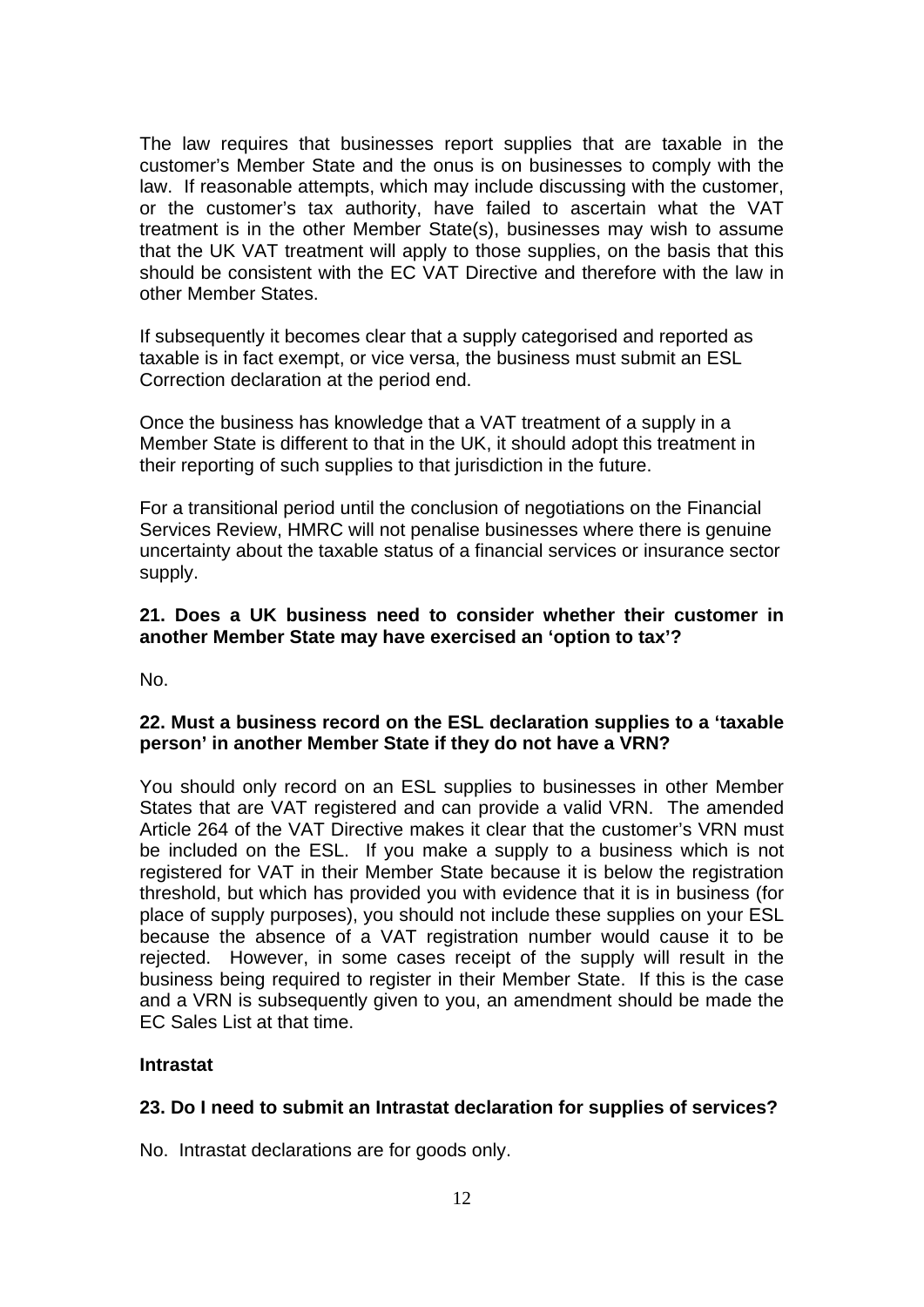# **Time of Supply**

#### **24. When is a UK business making an intra-EC supply of services, subject to a reveres charge in the customer's Member State, required to include details of that supply on an EC Sales List.**

The date on which a transaction should be included on the ESL is dependent on the time of supply rules in the customer's MS. On the basis that other Member States rules are, like the UK's, consistent with the adopted EC legislation, the time of supply will be either the date of payment or performance (completion), whichever is the earlier. There is no requirement for a business to confirm with the customer that the ESL period and the VAT period on which they declare the transaction as a reverse charge match. For the purposes of completing an ESL, where it is evident that for certain types of supply the date or performance or date of payment is almost the same as 'date of invoice', the 'invoice date' may be used.

## **25. I make continuous supplies of management services to another MS, and issue invoices quarterly. Can I still use the invoice date to complete my ESL?**

Yes.

### **26. If I start making continuous supplies of services in November 2010, and don't issue the first invoice until February 2011, does that mean I will have to show the supply on an ESL at the end of 2010?**

No (provided you are operating under periodic billing arrangements).

## **Errors**

## **27. How do I make a correction to an error?**

The Internet service includes front end validation of data, so errors will be identified on screen. If you submit a paper based ESL HMRC will notify you of any errors that they identify using the form VAT 104 (ESL Error Report). The computer-generated form is sent to you with a copy of our 'Helpful Hints' document. The form will show the error lines and the reasons for the errors. Please correct the errors in the spaces provided and return the form to the address shown. Alternatively, businesses can voluntarily submit a VAT 101(B) at anytime notifying HMRC of errors they have made on their ESL.

## **Penalties**

**28. How will the HMRC penalties regime impact on the new ESL requirements?**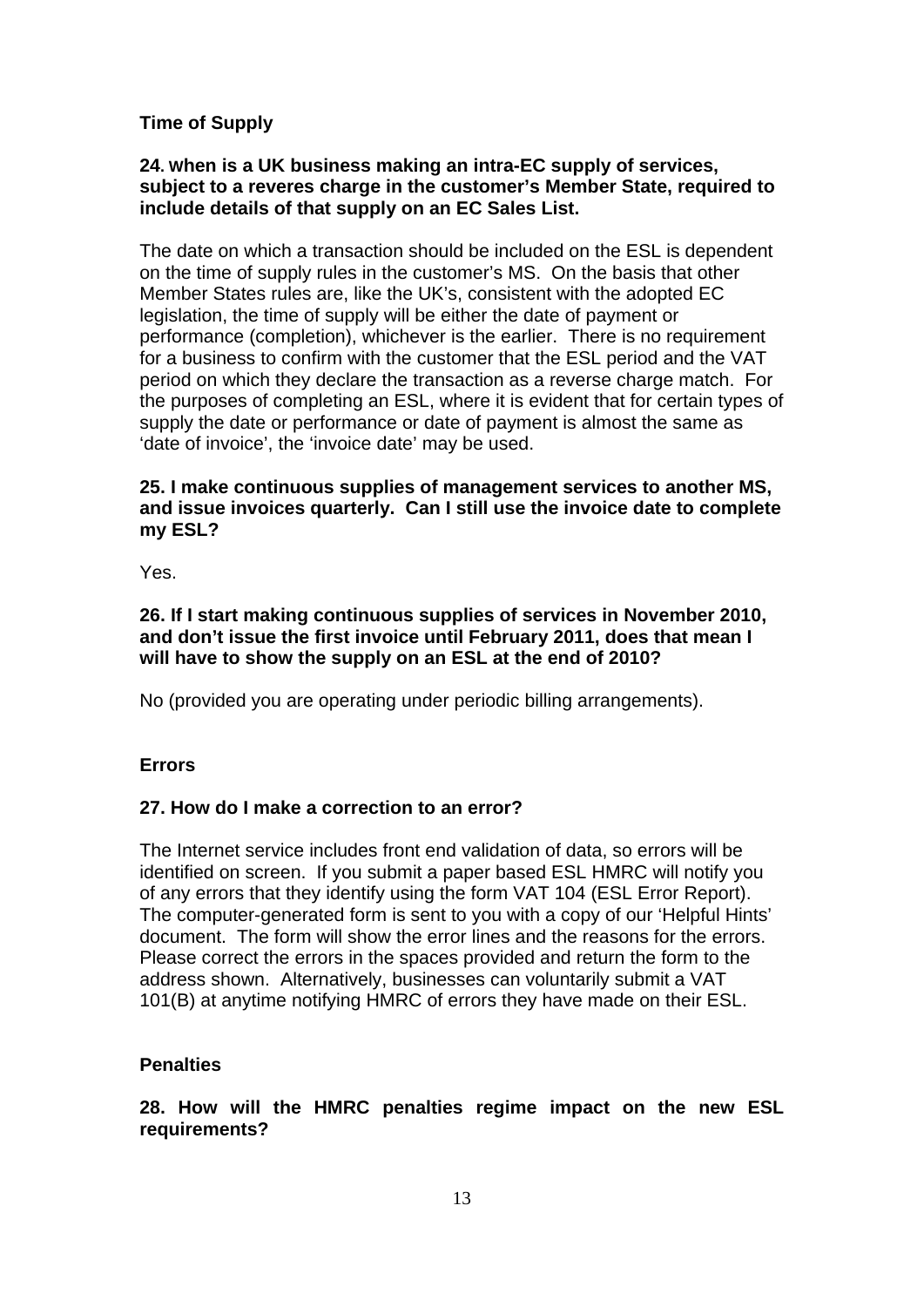ESLs are not covered by the new HMRC penalties regime. ESL penalties are issued in accordance with separate provisions in the UK VAT Act Sections 65 (inaccuracies) and 66 (failure to submit). At least for the time being, these provisions will continue to apply.

In terms of their application, HMRC will adopt a proportionate approach particularly while the new ESL arrangements bed in across the EU. HMRC will expect businesses to take reasonable and appropriate steps to ensure the completeness and accuracy of their ESL declarations. However, HMRC appreciates that in the early months of the new arrangements some businesses, for valid operational reasons, may face some difficulties. Provided a business can demonstrate that they have taken 'reasonable care' to comply, HMRC will not seek to apply a penalty.

#### **29. Will I be penalised if I fail to submit my ESL, send it in late, or make mistakes?**

If you fail to submit your ESL by the due date (see question 6) you may be liable to a penalty of £5, £10 or £15 per day that you are late. The actual rate applicable will depend on the number of times you have been late.

It is recognised that some businesses may not be ready to submit ESLs by 1 January 2010. However, as long as businesses can demonstrate that steps are being taken to comply with the new legislation at the earliest opportunity, HMRC will not levy penalties.'

If you submit an ESL that contains a material inaccuracy and you fail to tell us, you may be liable to a penalty of £100. Material inaccuracies fall into three main categories:

- data missing from the EC Sales List
- lines on the EC Sales List are factually incorrect
- an invalid Vat number is used

You will not be liable to a penalty if you can satisfy us that you have a reasonable excuse.

#### **30. What is meant by a 'reasonable excuse'?**

There is no legal definition of a reasonable excuse but we will look closely at the circumstances of each case. If you can show that your conduct was that of a conscientious business person who accepted the need to comply with VAT requirements, then there may be a reasonable excuse. Genuine mistakes, honesty and acting in good faith are not accepted as reasonable excuses for penalty purposes. The law provides specifically that you do not have a reasonable excuse if you relied on some other person to perform any task for you. In addition, the fact that you have quoted a VAT number for your customer that does not conform to the published format for your customer's EC Member State, or used a VAT number which HMRC has informed you is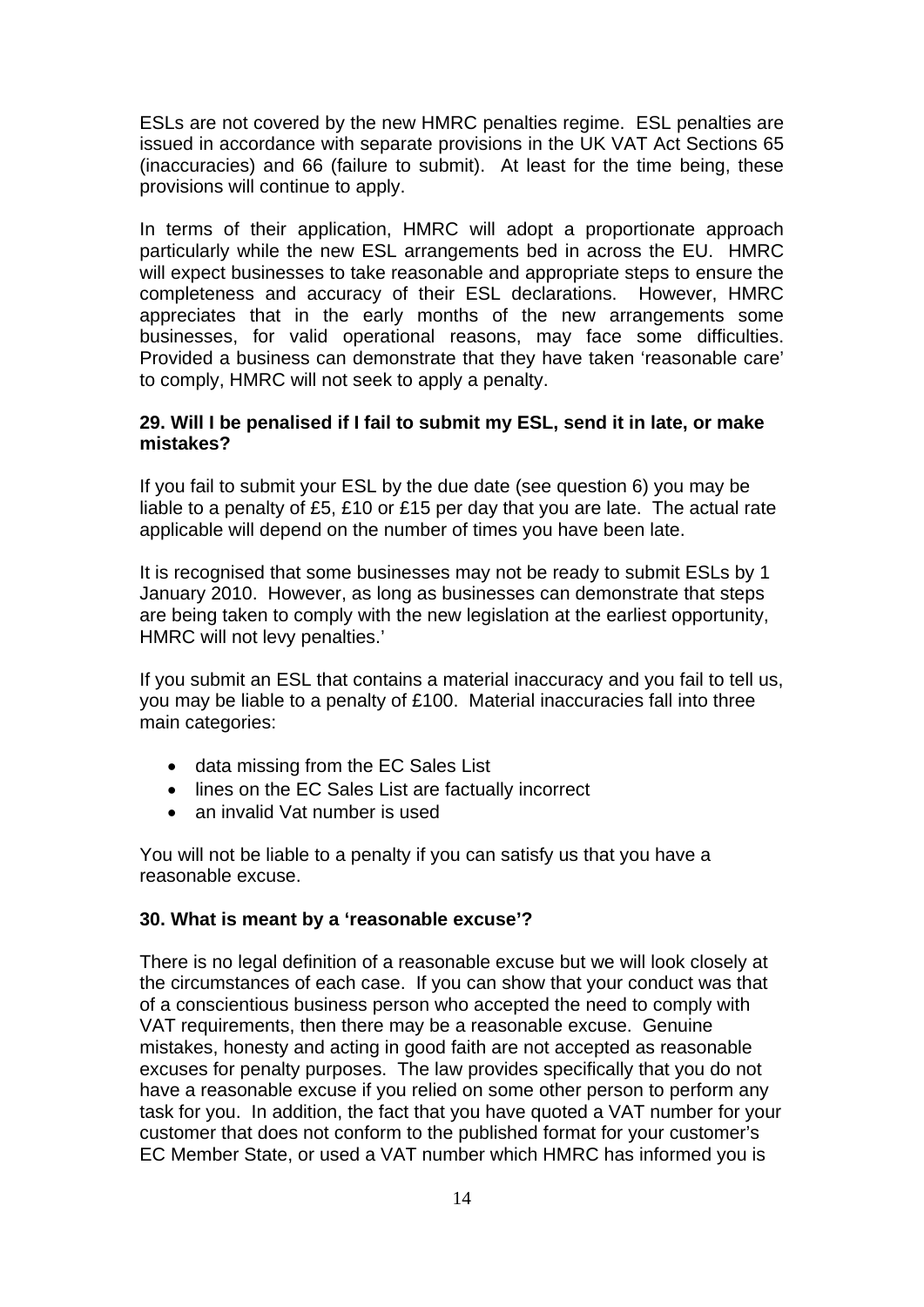invalid, will not be accepted as a reasonable excuse for the material inaccuracy.

# **Legislation**

# **31. When will the UK's ESL legislation be published?**

We are including the changes to primary legislation in the 2009 Budget Statement. Changes to UK secondary legislation (VAT Regulations) will follow in the summer of 2009, and the draft secondary legislation is included at Part 5 of this guidance document.

## **Reverse Charge**

## **32. What is a reverse charge?**

Normally, the supplier of a service is the person who must account, to the tax authorities, for any VAT due on that supply. With effect from 1 January 2010, it is the customer who must account for VAT due on intra-EC taxable supplies. Although called reverse charge, the procedure may also be referred to as tax shift. Reverse charge is not a complicated accounting procedure. Where it applies to services which you receive, you, the customer must act as if you are both the supplier and the recipient of the services.

## **33. How do I account for reverse charge services on my VAT return?**

You should credit your VAT account with an amount of output tax, calculated on the full value of intra–EC taxable supplies of services received from other Member States and at the same time debit your VAT account with the input tax to which you are entitled, in accordance with the normal rules. The partial exemption implications for reverse charge services are explained in Notice 706 Partial exemption.

You should then include in the following boxes of your VAT return:

- the amount of output tax in box 1 **VAT due on sales**
- the amount of input tax in box 4 **VAT reclaimed on purchases**
- the full value of the supply in box 6 **total value of sales**
- the full value of the supply in box 7 **total value of purchases**

Please note that the value of supplies/acquisitions of **services** should **not** be included in boxes 8 & 9 of your VAT return.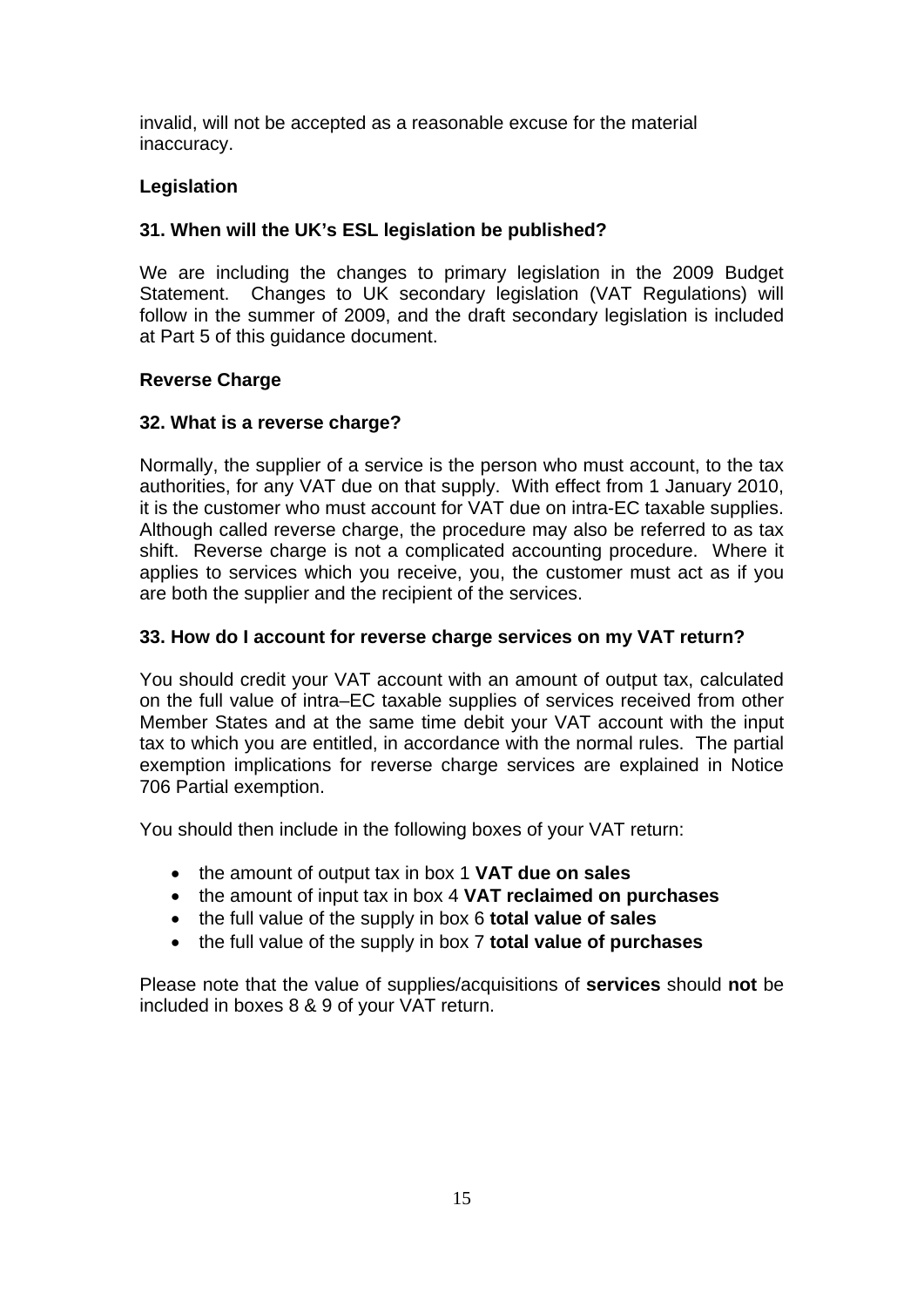# **Draft UK secondary legislation**

# **EC Sales Statements – Draft Regulations**

## **Interpretation of Part IV**

**21** 

In this Part*—*

"form" means the form numbered 12 in Schedule 1 to these Regulations;

"registered in another member State" means registered in accordance with the measures adopted by the competent authority in another member State for the purposes of the common system of VAT and "registered" shall be construed accordingly;

"first relevant figure" means £70,000 excluding VAT up to and including 31 December 2011 and thereafter £35,000 excluding VAT;

"second relevant figure" means the sum of the amount mentioned in paragraph 1(1)(a) of Schedule 1 to the Act and £25,500;

"value" in the phrases "value of the supplies" and "value of the taxable person's supplies" means the consideration for the supplies including the costs of any freight transport services and services ancillary to the transport of goods charged by the supplier of the goods to the customer.

## **Submission of statements**

**22-**(1) Every taxable person who has—

(a) made a supply of goods such as is mentioned in regulation 18(1), or

(b) has made a supply of, or has dispatched, or has transported, or has transferred, goods to a person who is or was registered in another member State,

shall submit a statement to the Commissioners as required by this regulation.

(2) Every taxable person who has made a supply of services to a person in a member State other than the United Kingdom in circumstances where the recipient is required to pay VAT on the supply in accordance with provisions of the law of that other member State giving effect to Article 196 of Council Directive 2006/112/EC shall submit a statement to the Commissioners as required by this regulation.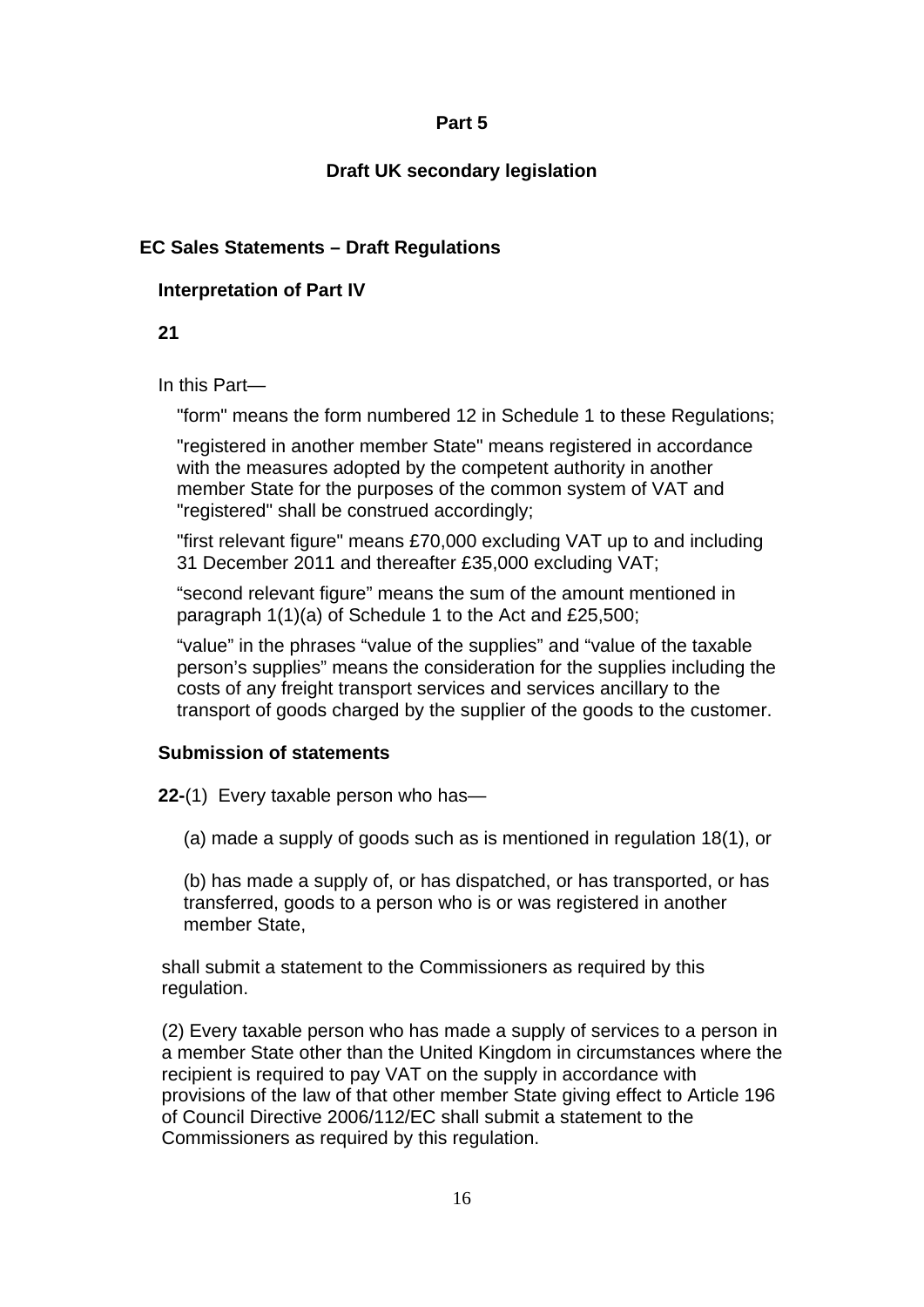(3) A statement made under this regulation shall be made on the form numbered 12 in Schedule 1 to these Regulations and shall be made in accordance with the notes on completion and contain the particulars (including the declaration) set out on that form.

(4) Where under this regulation more than one statement is to be made on the same date they shall be made in a single form.

(5) A statement made under paragraph (2) may be made in respect of a period of one month or one quarter.

(6) Subject to paragraphs (7) to (11) below a statement made under paragraph (1) shall be made in respect of a period of one month.

(7) A statement made under paragraph (1) may be made in respect of a period of one quarter if the sum of the total value of the goods to which that paragraph relates for that quarter and for each of the four preceding quarters does not exceed the first relevant figure.

(8) The option under paragraph (7) ceases to be available in any quarter from the end of the month in which the sum of the total value of the goods to which paragraph (1) relates for that quarter exceeds the first relevant figure.

(9) Where a taxable person has exercised the option in paragraph (7) and in any quarter that option ceases to be available that person shall make a statement for the period which begins on the first day of that quarter and ends on the last day of the month in which the total value of the goods exceeded the first relevant figure.

(10) A statement made under paragraph (1) may be made in respect of the year mentioned in sub-paragraphs (a) to (d) below provided that none of the goods which are the subject of the statement are a new means of transport and the Commissioners are satisfied either that—

(a) at the end of any month, the value of the taxable person's taxable supplies in the period of one year then ending is less than the second relevant figure, or

(b) at any time, there are reasonable grounds for believing that the value of the taxable person's taxable supplies in the period of one year beginning at that or any later time will not exceed the second relevant figure,

and either that—

(c) at the end of any month, the value of the taxable person's supplies to persons registered in other member States in the period of one year then ending is less than £11,000, or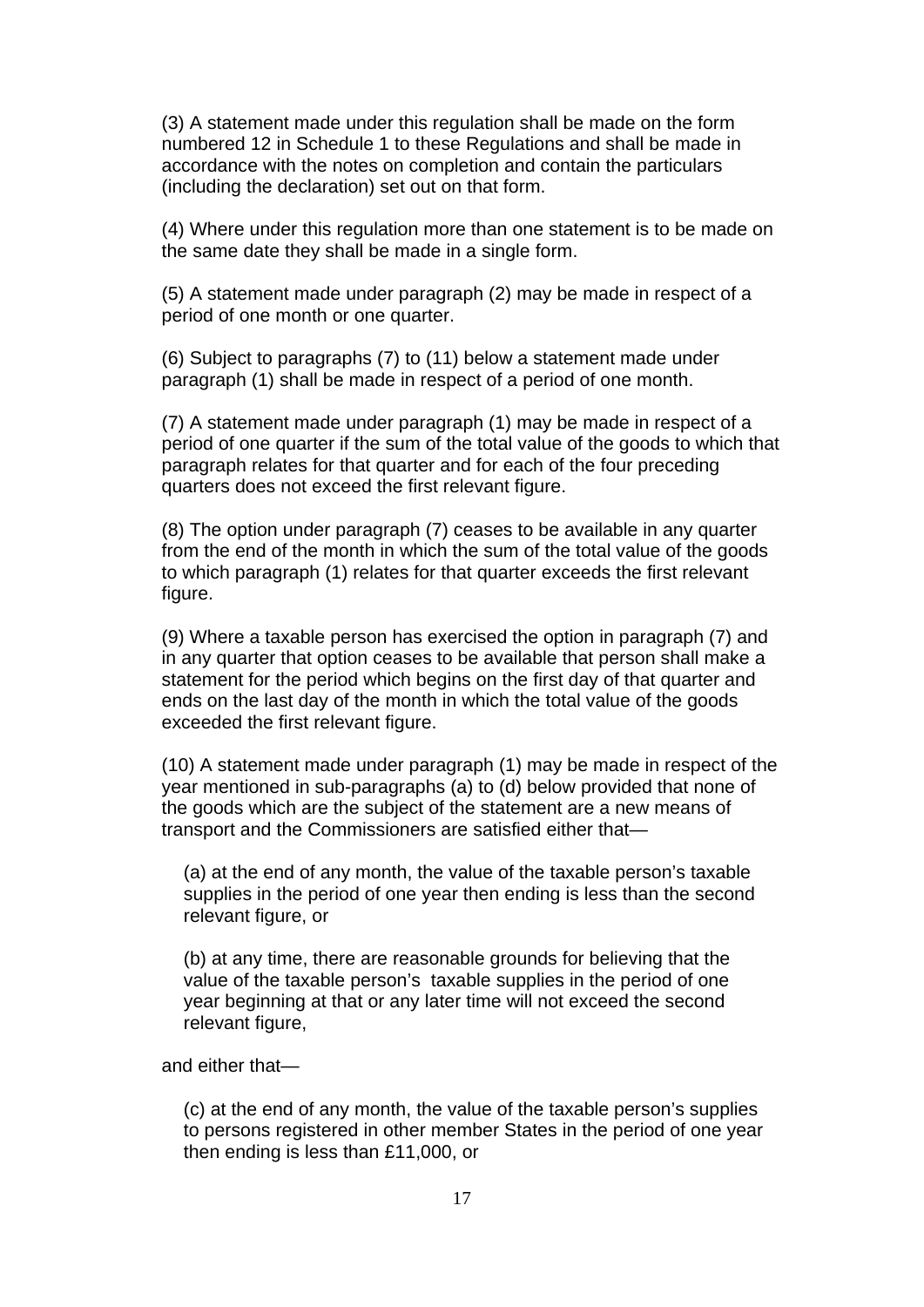(d) at any time, there are reasonable grounds for believing that the value of the taxable person's supplies to persons registered in other member States in the period of one year beginning at that or any later time will not exceed £11,000.

(11) A taxable person who is permitted under regulation 25 to make a return in respect of periods longer than 3 months may make a statement under paragraph (1) in respect of a period identical to the period allowed for making the return provided that none of the goods which are the subject of the statement are a new means of transport and the Commissioners are satisfied either that—

(a) at the end of any month, the value of the taxable person's taxable supplies in the period of one year then ending is less than £145,000, or

(b) at any time, there are reasonable grounds for believing that the value of the taxable person's taxable supplies in the period of one year beginning at that or any later time will not exceed £145,000,

and either that—

(c) at the end of any month, the value of the taxable person's supplies to persons registered in other member States in the period of one year then ending is less than £11,000, or

(d) at any time, there are reasonable grounds for believing that the value of the taxable person's supplies to persons registered in other member States in the period of one year beginning at that or any later time will not exceed £11,000.

(12) A taxable person may submit a statement required under this regulation on paper or on-line by using a portal provided by the Commissioners for that purpose.

(13) A taxable person who is required under this regulation to submit a statement must do so —

(a) where the statement is submitted on line, not later than 21 days from the end of the period to which the statement relates,

(b) in every other case, not later than 14 days from the end of the period to which the statement relates.

#### **22A**

Every taxable person who in any period of a quarter has made a supply of a new means of transport to a person for the purpose of acquisition by him in another member State shall in relation to that period submit to the